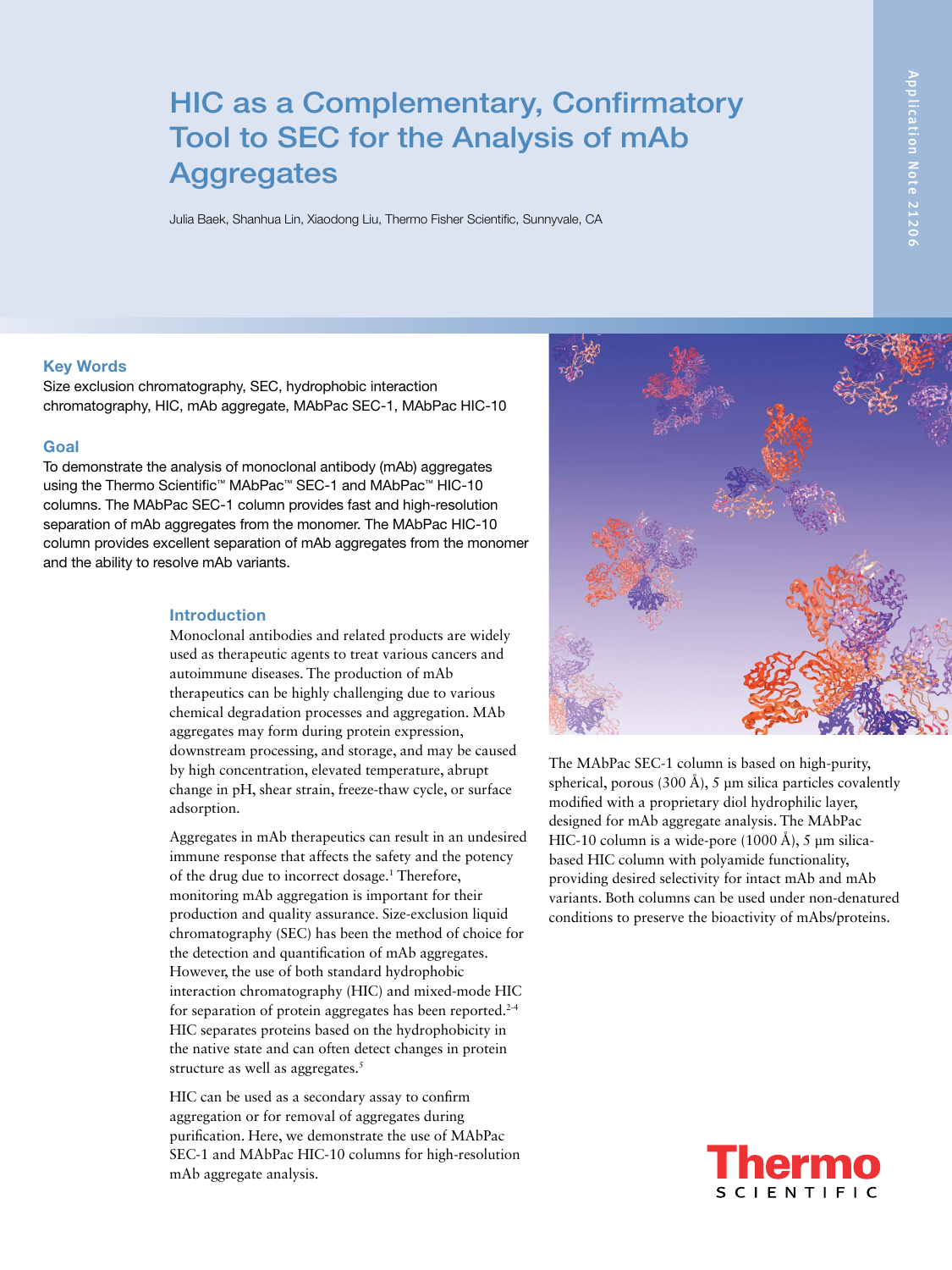# 2 Experimental

#### Chemicals and Reagents

- Deionized (DI) water, 18.2 MΩ-cm resistivity
- Fisher Scientific™ Isopropanol (P/N A461-4)
- Sodium phosphate monobasic monohydrate  $(NaH_2PO_4\bullet H_2O, \geq 98.0\%)$
- Ammonium sulfate  $[(NH<sub>4</sub>)<sub>2</sub>SO<sub>4</sub>, \geq 99.0\%]$

#### Sample Handling Equipment

Thermo Scientific vial and closure kit (P/N 055428)

#### Sample Preparation

The mAb sample was provided by a customer.

HIC:The 8 mg/mL sample was diluted two-fold with mobile phase A.

SEC: The 8 mg/mL sample was directly injected onto the column.

### Separation Conditions

| Instrumentation | Thermo Scientific™ Dionex™ UltiMate™ 3000<br>BioRSLC system equipped with:                                            |
|-----------------|-----------------------------------------------------------------------------------------------------------------------|
|                 | SR-3000 Solvent Rack (without degasser)<br>(P/N 5035.9200)                                                            |
|                 | LPG-3400RS Biocompatible Quaternary Rapid<br>Separation Pump (P/N 5040.0036)                                          |
|                 | WPS-3000TBRS Biocompatible Rapid<br>Separation Thermostatted Autosampler<br>(P/N 5841.0020)                           |
|                 | TCC-3000RS Rapid Separation Thermostatted<br>Column Compartment (P/N 5730.0000)                                       |
|                 | <b>VWD-3400RS Rapid Separation Variable</b><br>Wavelength Detector (P/N 5074.0010)<br>equipped with a micro flow cell |
| Columns         | MAbPac HIC-10, 4.6 $\times$ 100 mm (P/N 088480)                                                                       |
|                 | MAbPac SEC-1, $4 \times 150$ mm (P/N 075592)                                                                          |

# SEC Mobile phase 50 mM sodium phosphate, 300 mM NaCl, pH 6.8 Preparation of mobile Dissolve 6.9 g of sodium phosphate monobasic, phase monohydrate (NaH<sub>2</sub>PO<sub>4</sub> $\blacktriangleright$ H<sub>2</sub>O) and 17.5 g of sodium chloride in 900 mL of DI water, adjust the pH to 6.8 with 50% NaOH solution and bring the volume to 1000 mL with DI water. Filter the mobile phase through a 0.22  $\mu$ m filter. Flow rate 0.2 mL/min Column temperature 30 °C UV detector 280 nm wavelength HIC Mobile phase A 2 M ammonium sulfate, 100 mM sodium phosphate, pH 7.0 Mobile phase B 100 mM sodium phosphate, pH 7.0 Preparation of Dissolve 13.8 g of sodium phosphate mobile phase A monobasic, monohydrate (NaH<sub>2</sub>PO<sub>4</sub> $\blacktriangleright$ H<sub>2</sub>O) and 264.2 g of ammonium sulfate in 800 mL of DI water, adjust the pH to 7.0 with 50% NaOH solution and bring the volume to 1000 mL with DI water. Filter the mobile phase through a 0.22 µm filter. Preparation of Dissolve 13.8 g of sodium phosphate mobile phase B monobasic, monohydrate (NaH<sub>2</sub>PO<sub>4</sub> $\bullet$ H<sub>2</sub>O) in 900 mL of DI water, adjust the pH to 7.0 with 50% NaOH solution and bring the volume to 1000 mL with DI water. Filter the mobile phase through a 0.22 µm filter. Gradient Time (min) %A %B -5.0 60 40 0.0 60 40 1.0 60 40 29.0 0 100 34.0 0 00 Flow rate 0.5 or 1.0 mL/min Column temperature 30 °C UV detector 280 nm wavelength

#### **Software**

Thermo Scientific™ Dionex™ Chromeleon™ 6.8 Chromatography Data System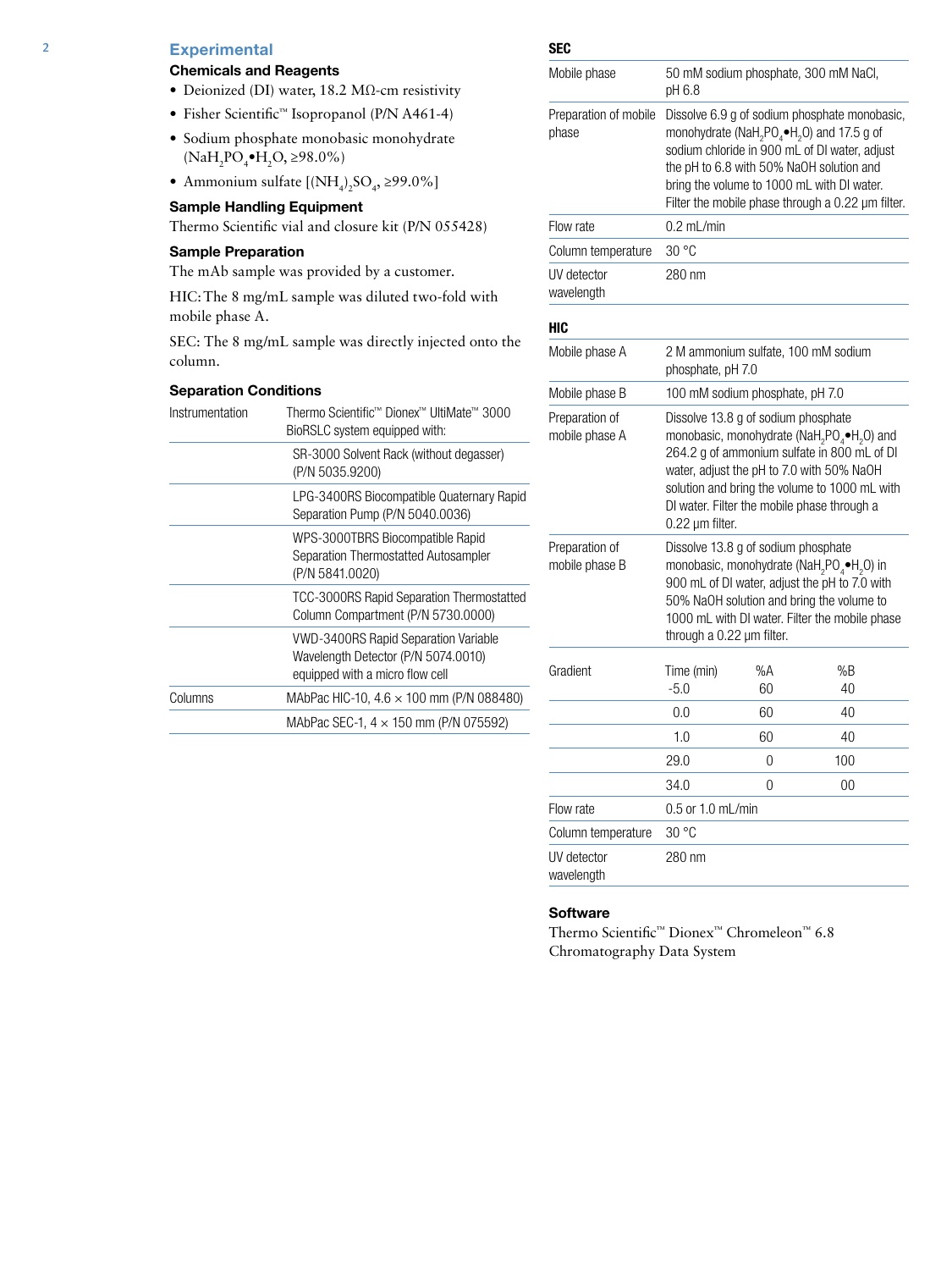The mAb aggregates were separated within 8 minutes on a MAbPac SEC column (Figure 1); two aggregate peaks and a monomer peak were observed. The first aggregate peak was confirmed as a dimer using the Thermo Scientific™ Exactive™ Plus EMR mass spectrometer.<sup>6</sup>



Figure 1. Separation of mAb aggregates using MAbPac SEC-1 column.

Figure 2 shows the separation of two mAb aggregate peaks from the monomer form using the MAbPac HIC column. In HIC, aggregates typically elute later than the monomer due to the exposed hydrophobic groups in the denatured chains of aggregate.7 The intensity ratios of the aggregate peaks to the monomer peak were consistent with the MAbPac SEC-1 result. The first aggregate peak was broad with obvious additional peaks, most likely due to different conformations of the mAb aggregate.



Figure 2. Separation of mAb aggregates and hydrophilic variants using MAbPac HIC-10 column.

The SEC column separates by size and gives one peak for a mAb dimer, whereas the HIC column separates by hydrophobicity and resolves the different isomeric forms of the dimer. This gives additional information of the aggregate forms present which you cannot get from SEC.

Aggregates observed on the MAbPac HIC column were collected and re-injected onto the MAbPac SEC-1 column (Figure 3). The retention time of the collected fraction was compared to the retention time of the mAb aggregate peak. The retention times of the monomer and the first aggregate peak fractions matched the retention time of the chromatogram obtained by directly injecting the mAb sample onto the MAbPac SEC-1 column.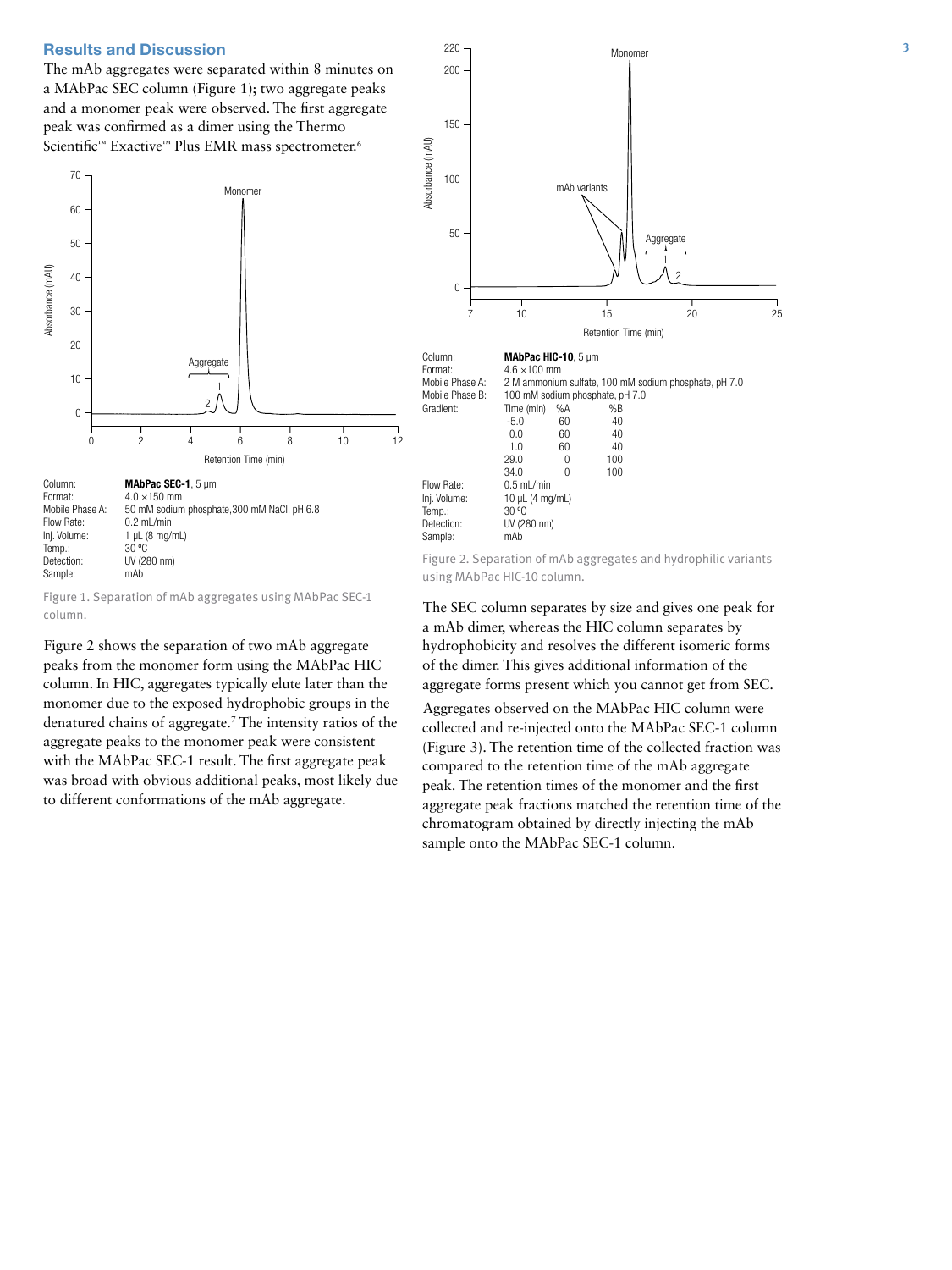

| Column:         | MAbPac SEC-1, 5 um                                              | Column:         | <b>MAbPac HIC-10.</b> $5 \mu m$ |    |     |
|-----------------|-----------------------------------------------------------------|-----------------|---------------------------------|----|-----|
| Format:         | $4.0 \times 150$ mm                                             | Format:         | $4.6 \times 100$ mm             |    |     |
| Mobile Phase A: | 50 mM sodium phosphate, 300 mM NaCl, pH 6.8                     | Mobile Phase A: | 2 M ammonium sulfate, 100 r     |    |     |
| Flow Rate:      | $0.2$ mL/min                                                    | Mobile Phase B: | 100 mM sodium phosphate, p      |    |     |
| Inj. Volume:    | (a) $1 \mu L$ (8 mg/mL)                                         |                 |                                 |    |     |
|                 | (b) $20 \mu L$                                                  | Gradient (a)    | Time (min)                      | %A | %B  |
|                 | (c) $20 \mu L$                                                  |                 | $-5.0$                          | 60 | 40  |
| Temp.:          | 30 °C                                                           |                 | 0.0                             | 60 | 40  |
| Detection:      | UV (280 nm)                                                     |                 | 1.0                             | 60 | 40  |
| Sample:         | (a) mAb                                                         |                 | 15.0                            | 0  | 100 |
|                 | (b) Monomer fraction from MAbPac HIC-10 run                     |                 | 20.0                            | O  | 100 |
|                 | (c) Aggregate fraction from MAbPac HIC-10 run                   | Gradient (b)    | Time (min)                      | %A | %B  |
|                 |                                                                 |                 | $-5.0$                          | 60 | 40  |
|                 | Figure 3. Separation of mAb fractions obtained from MAbPac HIC- |                 | 0.0                             | 60 | 40  |

10 column on the MAbPac SEC-1 column.

In addition to the aggregate peaks, the MAbPac HIC-10 column was able to separate two hydrophilic mAb variant peaks. Several chromatographic conditions were investigated including mobile phase, temperature, and flow rate. Separation of both mAb aggregate and hydrophilic variants was best achieved using a 1.2 M to 0 M ammonium sulfate gradient in 28 minutes at 0.5 mL/min flow rate. Addition of organic solvent to the mobile phases caused the hydrophilic variant peaks to disappear while the aggregate peaks were still separated. Lower flow rates (0.5 mL/min) with longer gradient time gave better resolution of the aggregates and hydrophilic variants compared to 1 mL/min with shorter gradient time (Figure 4).



 $P$ hase A:  $4.6 \times 100$  mm 2 M ammonium sulfate, 100 mM sodium phosphate, pH 7.0 Phase B: 100 mM sodium phosphate, pH 7.0

1.0 60 40<br>15.0 0 100  $\begin{array}{ccc} 15.0 & \hspace{1.5cm} 0 \\ 20.0 & \hspace{1.5cm} 0 \end{array}$  $\begin{array}{ccc} 0 & & 100 \\ \% \text{A} & & \% \text{B} \end{array}$ nt (b) Time (min) %A %B<br>-5.0 60 40 -5.0 60 40 0.0 60 40 1.0 60 40<br>29.0 0 100 29.0 0 100<br>34.0 0 100  $34.0$ Flow Rate: (a) 1.0 mL/min (b) 0.5 mL/min Inj. Volume:  $\frac{10}{10}$  µL (4 mg/mL)<br>Temp.: 30 °C Temp.:<br>Detection: UV (280 nm)<br>mAb Sample:

Figure 4. Separation of mAb aggregates using MAbPac HIC-10 column with different flow rates.